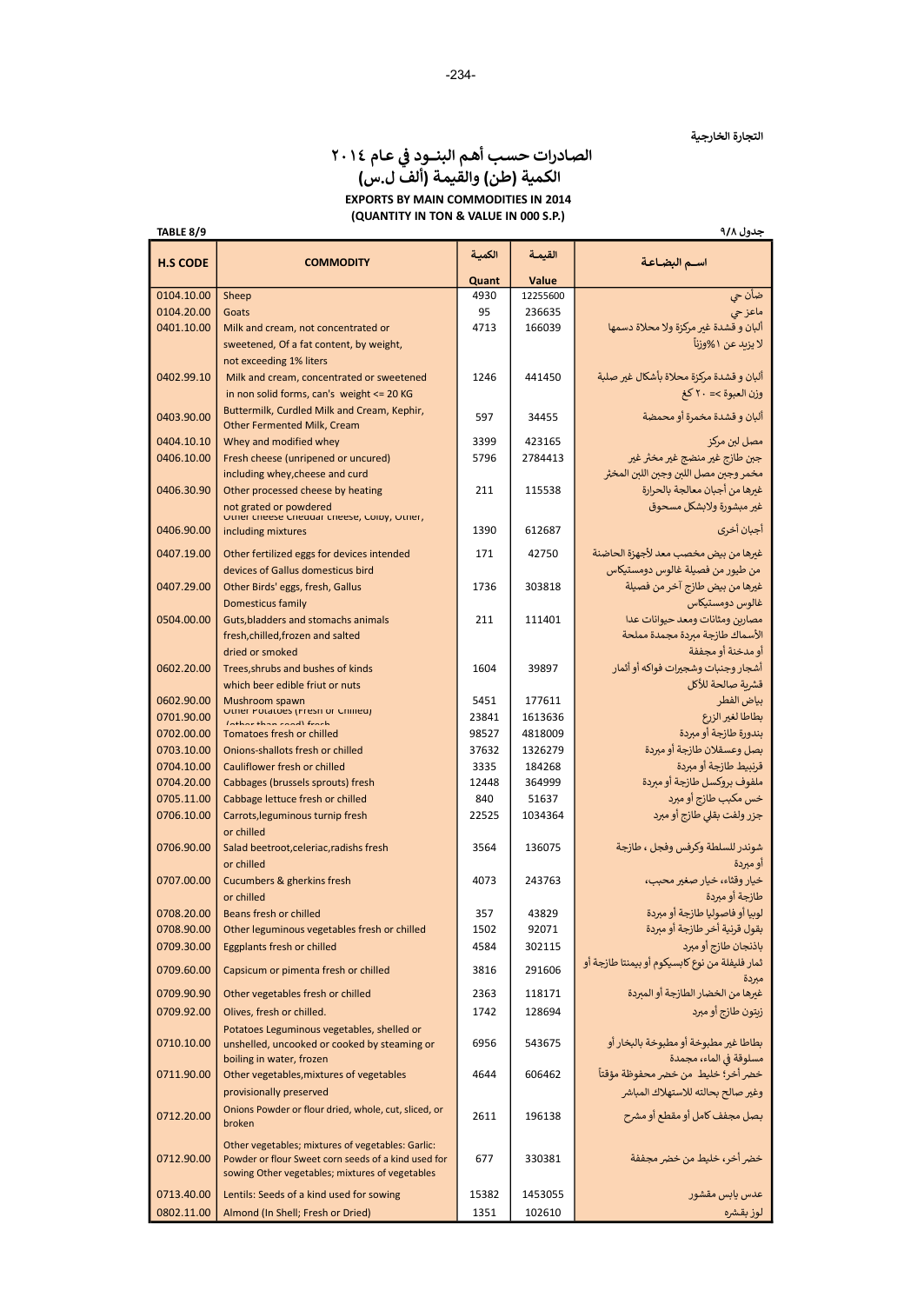# الصادرات حسب أهم البنــود في عـام ٢٠١٤ الكمية (طن) والقيمة (ألف ل.س) EXPORTS BY MAIN COMMODITIES IN 2014 (QUANTITY IN TON & VALUE IN 000 S.P.)

TABLE 8/9(cont'd)

جدول ٩/٨(تابع)

| <b>H.S CODE</b>          | <b>COMMODITY</b>                                                 | الكمية     | القيمة           | اسم البضاعة                                                                |
|--------------------------|------------------------------------------------------------------|------------|------------------|----------------------------------------------------------------------------|
|                          |                                                                  | Quant      | Value            |                                                                            |
| 0802.12.10               | Shelled almonds in refills weight                                | 192        | 70377            | لوز مقشر في عبوات أكثر من ٢٥ كغ صافي                                       |
|                          | exceeding 25 KG<br>Other shelled almonds fresh or dried          |            |                  |                                                                            |
| 0802.12.90               | Walnuts shelled fresh or dried                                   | 664        | 283434<br>216589 | غيرها من لوز مقشر طازج أو مجفف<br>جوز عادي مقشر طازج أو مجفف               |
| 0802.32.00<br>0802.50.10 | Pistachios (Shelled or not), fresh or dried,                     | 432<br>309 | 170649           | فستق في عبوات أكثر من ٢٥ كغ صافي                                           |
|                          | in boxes weighing more than 25 KG                                |            |                  | طازج أو مجفف                                                               |
| 0802.50.90               | Other pistachios (Shelled or not) fresh or dried                 | 830        | 326469           | غيرها من فستق طازج أو مجفف                                                 |
| 0802.51.00               | Pistachios (in shell)                                            | 250        | 125827           | فستق (بقشره)                                                               |
| 0802.90.90               | Other, Pecans: fresh or dried                                    | 140        | 55402            | غيرها من أثمارقشربة أخر طازجة أو مجففة                                     |
|                          | (Shelled or not)                                                 |            |                  | (بقشرها أو بدونها)                                                         |
| 0804.20.00               | Figs, fresh or dried                                             | 4476       | 726456           | تين طازج أو مجفف                                                           |
| 0805.10.00               | Oranges, fresh or dried                                          | 83969      | 4174558          | برتقال طازج أو مجفف                                                        |
| 0805.20.00               | Mandarins, fresh or dried                                        | 22543      | 1233136          | يوسفي طازجة أو مجففة                                                       |
| 0805.40.00               | Grapefruit, fresh or dried                                       | 22383      | 572898           | ليمون هندي بما فيه البوميلو طازج أو مجفف                                   |
| 0805.50.00               | Lemons and limes, fresh or dried                                 | 7157       | 496746           | ليمون حامض طازج أو مجفف                                                    |
| 0805.90.00               | Other citrus fruit, fresh or dried                               | 1772       | 76537            | غيرها من حمضيات طازجة أو جافة                                              |
| 0806.10.00               | Grapes, fresh                                                    | 1677       | 136684           | عنب طازج                                                                   |
| 0807.11.00               | Watermelons, fresh                                               | 12889      | 411183           | بطيخ أحمر "دلاع" طازج                                                      |
| 0807.19.00               | Cantaloupes, fresh                                               | 1732       | 69088            | شمام طازج                                                                  |
| 0808.10.00               | Apples, fresh                                                    | 73448      | 5970361          | تفاح طازج                                                                  |
| 0808.20.00               | Pears and quinces, fresh                                         | 1542       | 100381           | كمثرى وسفرجل طازجة                                                         |
| 0808.30.00               | Pears, fresh                                                     | 3671       | 241652           | كمثرى طازجة                                                                |
| 0809.10.00               | Apricots, fresh                                                  | 1017       | 78335            | مشمش طازج                                                                  |
| 0809.20.00               | Cherries, fresh                                                  | 6190       | 946093           | كرز طازج                                                                   |
| 0809.21.00               | Sour Cherries.                                                   | 1353       | 285927           | كرز حامض (برونوس سيراسوس)                                                  |
| 0809.30.00               | Peaches, including nectarines                                    | 3156       | 259972           | دراق طازج                                                                  |
| 0809.40.00               | Plums and sloes, fresh                                           | 13362      | 1094747          | خوخ وخوخ السياج طازج                                                       |
| 0810.10.00               | Strawberries, Fresh                                              | 1410       | 145364           | فريز (فراولة)، طازج                                                        |
| 0810.90.00               | Other fruits, fresh                                              | 10048      | 624390           | غيرها من فواكه طازجة                                                       |
| 0901.21.00               | Coffee, roasted not decaffeinated                                | 114        | 44301            | بن محمص غير منزوع منه الكافيين                                             |
| 0903.00.20               | Mate prepared & ready for consumption                            | 110        | 55067            | متة مخمرة وجاهزة للاستهلاك                                                 |
| 0909.10.00               | Seeds of anise or badian                                         | 5702       | 1021420          | بذور يانسون أو بذور يانسون صيني أو نجمى                                    |
| 0909.20.00               | Seeds af coriander                                               | 11324      | 1135953          | بذور كزيرة                                                                 |
| 0909.21.00               | Seeds of coriander, not grinded, not powdered                    | 1809       | 192893           | بذور كزبرة غير مجروشة ولا مسحوقة                                           |
| 0909.30.00               | Seeds of Cumin and other                                         | 11709      | 1613947          | بذور كمون                                                                  |
| 0909.31.00               | Seeds of Cumin                                                   | 1626       | 238585           | بذور كمون غير مجروشة ولامسحوقة                                             |
| 0909.32.00<br>0909.61.00 | Seeds of cumin, not grinded, not powdered                        | 423        | 57218            | بذور كمون غير مجروشة و لا مسحوقة<br>بذور يانسون (بذور جاذبة) كراوية أو شمر |
|                          | Anise seeds (seeds attractant) caraway                           | 916        | 154464           | عرعر غير مجروشة ولامسحوقة                                                  |
| 0910.91.00               | or fennel Arar, not crushed or grounded<br>Other mixtures spices | 374        | 71341            | مخاليط بهارات وتوابل أخر                                                   |
| 0910.99.11               | Thyme & bay leaves (rand), in cartons of                         | 405        | 83511            | زعتر وأوراق غار (رند) في عبوات محتواها                                     |
|                          | a net weight more than 25 KG                                     |            |                  | أكثر من ٢٥ كغ                                                              |
| 0910.99.19               | Other thyme or bay leaves                                        | 1523       | 319757           | غيرها من زعتر أو أوراق غار                                                 |
| 0910.99.90               | Other spices                                                     | 384        | 67308            | غيرها من توابل أخر                                                         |
| 1104.29.00               | Other Worked Cereals (Hulled, Pearled,                           | 904        | 81872            | حبوب أخر مشغولة مقشورة أو مدورة أو                                         |
|                          | Sliced, Kibbled) for example,                                    |            |                  | مقطعة أو مكسرة مثلا، من حبوب                                               |
|                          | cereals (except oats or corn)                                    |            |                  | عدا (الشوفان أو الذرة)                                                     |
| 1108.12.00               | Maize starch                                                     | 1215       | 36479            | نشاء ذرة                                                                   |
| 1207.99.00               | Other fruits and other oily seeds                                | 452        | 59100            | غيرها من ثمار و بذور زبتية أخر                                             |
| 1211.90.10               | Mahlab                                                           | 955        | 113201           | محلب                                                                       |
| 1211.90.20               | Licorice roots                                                   | 1545       | 175786           | جذور سوس                                                                   |
| 1211.90.90               | Other Plants of a Kind Use for Perfumery,                        | 4367       | 611666           | غيرها من نباتات وأجزاؤها للعطور والصيدلة                                   |
|                          | Pharmacy, Insecticidal Purpose (Fresh or Dried)                  |            |                  |                                                                            |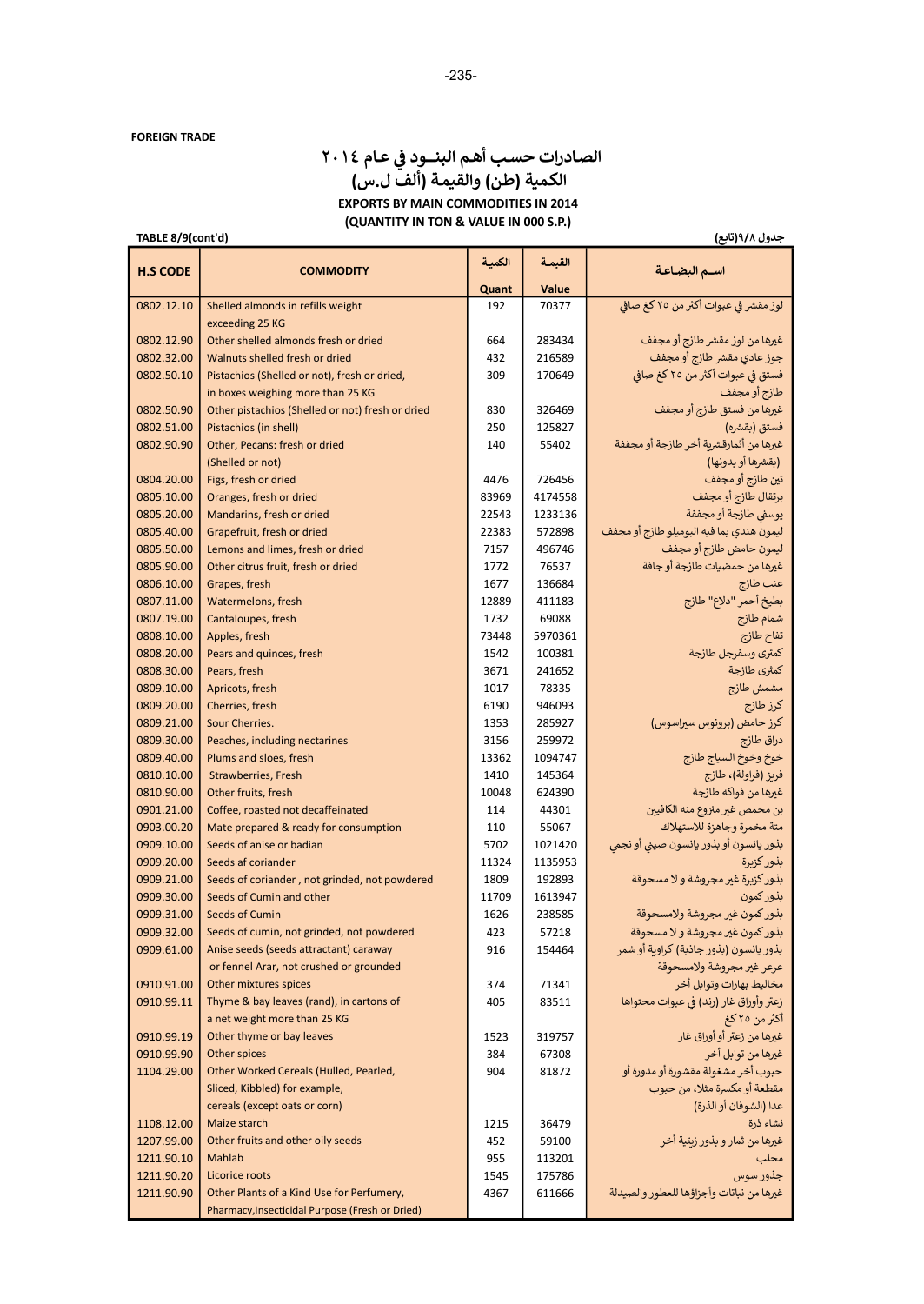# الصادرات حسب أهم البنــود في عـام ٢٠١٤ الكمية (طن) والقيمة (ألف ل.س) EXPORTS BY MAIN COMMODITIES IN 2014 (QUANTITY IN TON & VALUE IN 000 S.P.)

TABLE 8/9(cont'd)

| جدول ۹/۸(تابع) |  |
|----------------|--|

| <b>H.S CODE</b> | <b>COMMODITY</b>                                                                      | الكمية | القيمة  | اسـم البضـاعـة                                                         |
|-----------------|---------------------------------------------------------------------------------------|--------|---------|------------------------------------------------------------------------|
|                 |                                                                                       | Quant  | Value   |                                                                        |
| 1212.99.90      | <b>Other Vegetable Products (Chicory Roots,</b>                                       | 2928   | 185085  | منتجات نباتية أخر للاستهلاك البشري                                     |
|                 | Tuber of Koyaku Etc) for human consumption                                            |        |         |                                                                        |
| 1404.20.00      | <b>Cotton linters</b>                                                                 | 1190   | 62032   | زغب بذور القطن                                                         |
| 1509.10.00      | Olive oil (virgin), refined or not<br>Olive Oil and Its Fractions (Other than Virgin) | 10609  | 5354238 | زیت زیتون بکر وإن کان مکرراً                                           |
| 1509.90.00      | refined or not                                                                        | 130    | 51927   | غيرها من زبت زيتون وإن كان مكرراً                                      |
| 1510.00.00      | Other Olive Oil and Its Fractions, obtained solely<br>from olives, refined or not     | 378    | 113186  | زيوت أخر وأجزاؤها مستحصل عليها من<br>الزيتون فقط وإن كانت مكررة        |
| 1512.19.30      | Sunflower Seed Oil, Safflower Oil and Their<br>Fractions (Other than Crude Oil)       | 378    | 75631   | غيرها من زبت بذور عباد الشمس                                           |
| 1704.10.00      | Chewing gums, coated with sugar or not                                                | 1263   | 153295  | لبان المضغ (العلك) وإن كان مكسواً بالسكر                               |
| 1704.90.00      | Other Sugar Confectionery, Not Containing Cocoa                                       | 6878   | 1101113 | غيرها من مصنوعات سكربة لاتحتوى كاكاو                                   |
| 1806.10.90      | Cocoa Preparations (In Containers, Packings, in<br>Liquid, Powder, Granular Form)     | 210    | 52659   | غيرها من مسحوق الكاكاو مضاف إليه السكر                                 |
|                 | Containing Added Sugar or Other Sweetening Matter)                                    |        |         | أو مواد تحلية أخر                                                      |
| 1806.20.00      | Other chocolate preparations in blocks,                                               | 152    | 37983   | محضرات من شوكولا بأشكال يتجاوز                                         |
|                 | slabs, or bar form, filled, weighing more than 2 KG                                   |        |         | وزنها ٢ كغ                                                             |
| 1806.90.00      | Other chocolate and food<br>preparations containing cocoa                             | 677    | 192880  | غيرها من شوكولاته ومحضرات غذائية<br>أخر تحتوي على كاكاو                |
| 1904.20.00      | Unroasted cereal flakes, or mixtures of                                               | 390    | 60902   | رقائق حبوب غير المحمصة أو من مخاليط                                    |
|                 | unroasted cereal flakes with roasted cereal                                           |        |         | من رقائق حبوب غير المحمصة مع رقائق                                     |
|                 | flakes or swelled cereals                                                             |        |         | حبوب محمصة أو حبوب منفوشة                                              |
| 1904.30.00      | <b>Bulgur wheat</b>                                                                   | 605    | 63074   | برغل القمح                                                             |
| 1904.90.90      | Prepared Food Obtained By the Swelling or Roasting<br>of Cereals or cereal products   | 780    | 94644   | أغذية محضَّرة من حبوب أو منتجات الحبوب                                 |
|                 | (Not mentioned previously)                                                            | 6495   | 590742  | (غ م س)                                                                |
| 1905.31.00      | <b>Sweet biscuits</b><br>Other Bakers' Wares, Communion Wafers, Empty                 |        |         | بسكويت حلو                                                             |
| 1905.90.00      | Capsules, Sealing Wafers containing                                                   | 1525   | 238802  | كعك وغيرها من منتجات المخابز وإن                                       |
|                 | cocoa or not, empty cachets of a kind                                                 |        |         | كانت تحتوى على الكاكاو، والبرشان                                       |
| 2001.10.00      | suitable for pharmaceutical use                                                       | 3417   | 192461  | الفارغ المستخدم لمحضرات الصيدلة<br>خيار وقثاء وخيار صغير محبب محضرة    |
|                 | Cucumbers and gherkins prepared or<br>preserved by vinegar or acetic acid             |        |         | أو محفوظة بالخل أو بحمض الخليك                                         |
| 2001.90.00      | Other vegetables, fruits prepared or                                                  | 8949   | 475946  | غيرها من خضر وفواكه وأثمار قشرية                                       |
|                 | preserved by vinegar or acetic acid                                                   |        |         | وأجزاء أخر من نباتات صالحة للأكل،                                      |
|                 |                                                                                       |        |         | محضرة أو محفوظة بالخل أو بحمض الخليك                                   |
| 2002.90.00      | Other tomatoes prepared or preserved                                                  | 1845   | 287952  | غيرها من بندورة (طماطم) محضرة أو                                       |
|                 | (Other than By Vinegar, Acetic Acid)                                                  |        |         | محفوظة بغير الخل أو حمض الخليك                                         |
| 2005.20.10      | Dried Potato Chips, Prepared or Preserved,                                            | 1299   | 104381  | رقائق مستطيلة مصنوعة من دقيق البطاطا                                   |
|                 | salted, ready for consumption upon frying                                             |        |         | مملحة ومضاف إليها مواد حافظة،                                          |
| 2005.20.90      | Potatoes, Prepared or Preserved                                                       | 408    | 33080   | غيرها من البطاطا محضرة أو محفوظة بغير<br>الخل أو حمض الخليك، غير مجمدة |
| 2005.70.00      | (Excluding By Vinegar; Not Frozen)<br><b>Olives, Prepared or Preserved</b>            | 4679   | 496517  | زبتون محضر أو محفوظ بغير الخل                                          |
|                 | (Excluding By Acetic Acid; Not Frozen)                                                |        |         | أو حمض الخليك، غير مجمد                                                |
| 2005.99.90      | Other vegetables prepared or preserved                                                | 1033   | 77315   | خضر أخر وخليط خضر (غ م س) محفوظة بغير                                  |
|                 | (Excluding By Acetic Acid; Not Frozen),                                               |        |         | الخل أو حمض الخليك غير مجمدة عدا الداخلة                               |
|                 | other than products of heading no. 20.06                                              |        |         | في البند ٢٠,٠٦                                                         |
| 2007.10.00      | Homogenised Preparations of Jams, Fruit                                               | 716    | 89078   | محضرات متجانسة من المربيات متحصل                                       |
|                 | Jellies, Marmalades, cooked,                                                          |        |         | عليها بالطبخ، وإن أضيف إليها السكر                                     |
|                 | <b>Otherwise Containing Sugar or</b>                                                  |        |         | أو مواد تحلية أخر                                                      |
|                 | <b>Sweetening Matter</b>                                                              |        |         |                                                                        |
| 2007.91.00      | Jams, Fruit Jellies, Marmalades, Puree, Paste                                         | 949    | 82492   | فواكه حمضية متحصل عليها بالطبخ، وإن                                    |
|                 | of Citrus Fruit, cooked, Otherwise Containing                                         |        |         | أضيف إليها السكر أو مواد تحلية أخر                                     |
|                 | <b>Sugar or Sweetening Matter</b>                                                     |        |         |                                                                        |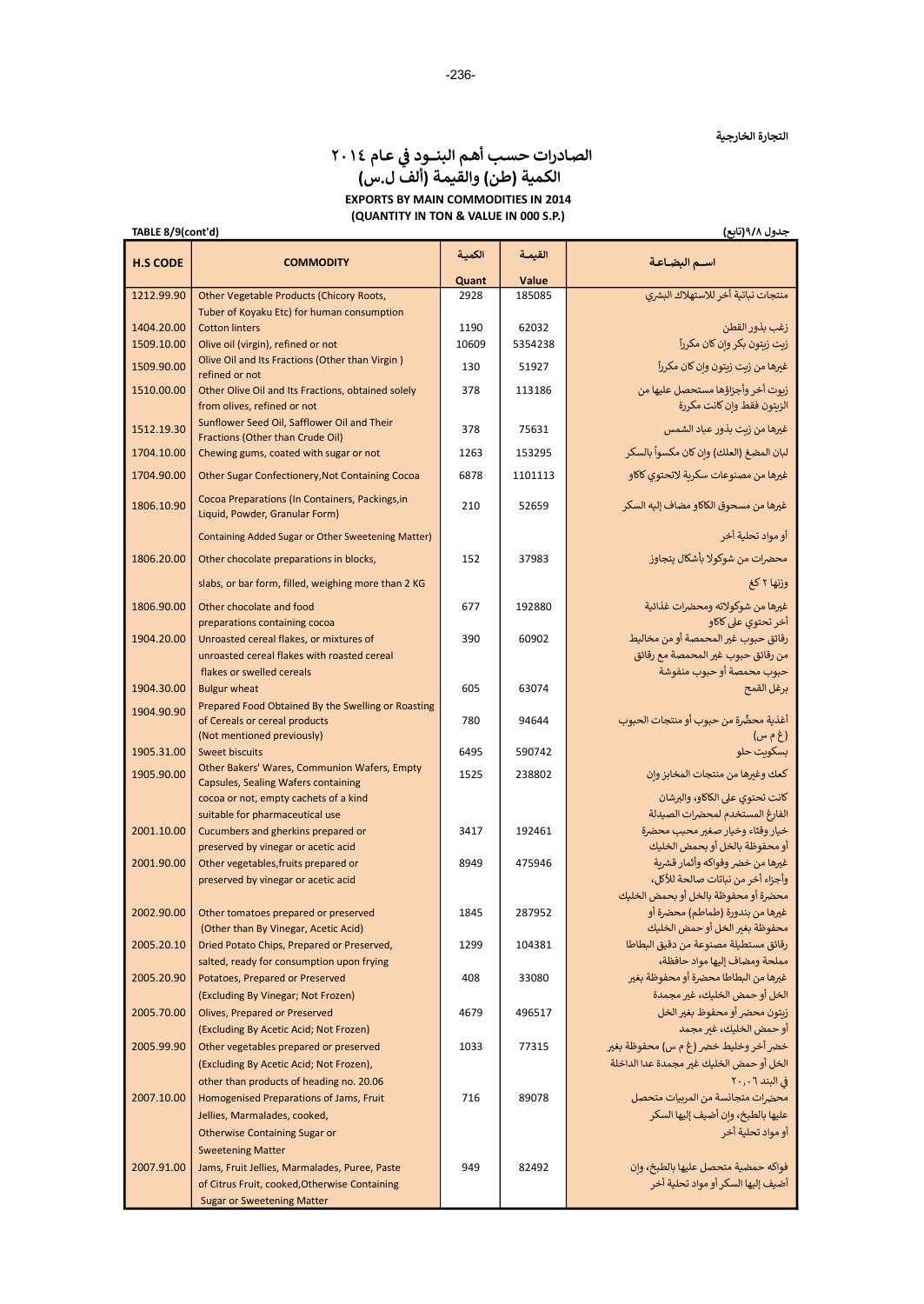#### عــام ٢٠١٤ ᢝ الصـادرات حسـب أᒯـم البنــــود ᣚ <sup>ᡧ</sup> الكمية (طن) والقيمة (ألف ل.س) EXPORTS BY MAIN COMMODITIES IN 2014 (QUANTITY IN TON & VALUE IN 000 S.P.)

# TABLE 8/9(cont'd)

|--|

| <b>H.S CODE</b>          | <b>COMMODITY</b>                                                                                             | الكمية       | القيمة            | اسـم البضـاعـة                                                   |
|--------------------------|--------------------------------------------------------------------------------------------------------------|--------------|-------------------|------------------------------------------------------------------|
|                          |                                                                                                              | Quant        | Value             |                                                                  |
| 2007.99.90               | Jams, Jellies, Puree, Paste of Fruit (Other than Citrus                                                      | 2988         | 287979            | مربى وهلام فواكه، خبيص أوهريس أوعجن فواكه                        |
|                          | Fruit), Nuts, mess Ohears, cooking                                                                           |              |                   | أوأثمارقشرية، بالطبخ وإن أضيف إليها سكر رح م                     |
|                          | added sugar (Not mentioned previously)                                                                       |              |                   |                                                                  |
| 2009.50.00               | Tomato juice                                                                                                 | 987          | 157959            | عصير البندورة                                                    |
| 2009.90.90<br>2101.11.90 | Mixtures of Juice (Of Fruit, Vegetable)<br>Extracts, Essences, Concentrates of Coffee                        | 19573<br>407 | 2458466<br>149363 | خليط عصائر جاهزة<br>خلاصات وأرواح ومركزات بن                     |
| 2101.12.00               | Extracts, Essences, Concentrates of Coffee,                                                                  | 367          | 121600            | محضرات أساسها الخلاصات أو الأرواح                                |
|                          | <b>Thereof Preparations</b>                                                                                  |              |                   | أو المركزات أو أساسها البن                                       |
| 2105.00.00               | Ice cream and Other Edible Ice, with cacoa                                                                   | 3485         | 526463            | مثلجات (آيس كريم، بوظة  ) ومثلجات أخر                            |
|                          | or not                                                                                                       |              |                   | صالحة للأكل، وإن احتوت على الكاكاو                               |
| 2106.90.99               | Other Food Preparations, dried, non-alcoholic,                                                               | 3107         | 595376            | غيرها من محضرات غذائية جافة غير كحولية                           |
|                          | with food carrier and aromatic materials,                                                                    |              |                   | تتكون من مواد غذائية حاملة ومواد عطربة                           |
|                          | there of preservatives                                                                                       |              |                   | وأحياناً مواد حافظة                                              |
| 2309.90.10               | Preparations of a kind used as supplimentaries in                                                            | 1024         | 65070             | محضرات مستخدمة كمتممات لصناعة الأعلاف                            |
|                          | <b>Animal Feeding</b>                                                                                        |              |                   |                                                                  |
| 2309.90.90               | Other Preparations of a Kind Used in Animal Feeding                                                          | 56395        | 1424091           | غيرها من محضرات من الأنواع المستعملة لتغذية                      |
| 2508.10.00               | <b>Bentonite</b>                                                                                             | 6868         | 56256             | الحيوانات<br>بنتونيت                                             |
| 2510.20.00               | Natural calcium phosphates, aluminium                                                                        | 3516018      | 42367044          | فوسفات كالسيوم طبيعي وفوسفات ألمنيوم                             |
|                          | phosphate, phosphate chalks, ground                                                                          |              |                   | كلسي طبيعي وطباشير فوسفاتي ، مطحون                               |
|                          | Marble, Travertine (Merely Cut By Sawing or                                                                  |              |                   |                                                                  |
| 2515.12.10               | otherwise)                                                                                                   | 12821        | 86621             | رخام وترافرتين مقطع بالنشر أو غيره إلى كتل                       |
| 2516.90.90               | Other monumental or building stone                                                                           | 19983        | 115650            | غيرها من أحجار أخر للنحت أو البناء                               |
|                          | Petroleum Oils, Oils Obtained from Bituminous                                                                |              |                   |                                                                  |
| 2710.11.10               | Minerals, Preparations Thereof, for cars and planes                                                          | 13113        | 1814061           | أرواح النفط بنزبن لمحركات السيارات والطائرات                     |
|                          | motors                                                                                                       |              |                   |                                                                  |
| 2710.19.10<br>2710.19.20 | Kerosene<br>Gas oils (solar)                                                                                 | 2244<br>1265 | 350561<br>193467  | كيروسين المعروف بزيت الكاز<br>غاز أوبل (سولار) أو المازوت المقطر |
| 2716.00.00               | <b>Electrical energy</b>                                                                                     | * 137561     | 3986356           | الطـاقة الكهربائيــة                                             |
| 2804.40.00               | Oxygen                                                                                                       | 1800         | 64922             | أوكسجين                                                          |
| 2836.30.00               | Sodium Hydrogen carbonate (Sodium carbonate)                                                                 | 2253         | 202571            | كربونات الصوديوم الهيدروجينية                                    |
| 2836.50.00               | Calcium carbonate                                                                                            | 10095        | 126861            | كربونات الكالسيوم                                                |
| 2844.40.00               | Radioactive elements, isotopes and compounds                                                                 | 0.0          | 58345             | عناصر ونظائر ومركبات مشعة عدا الداخلة                            |
|                          | Alloys, Dispersion; Ceramic Products and Mixtures;                                                           |              |                   | في البنود الأخر ٢٨٤٤,١٠                                          |
|                          | Radioactive Residues other than in 2844.10                                                                   |              |                   |                                                                  |
| 3003.90.00               | Other Medicaments, mixed or not,                                                                             | 22           | 62582             | غيرها من أدوية مؤلفة من مواد مخلوطة                              |
|                          | for retail sale                                                                                              |              |                   | للبيع بالتجزئة                                                   |
| 3004.20.00               | <b>Medicaments Containing Other Antibiotics</b>                                                              | 54           | 67326             | أدوية تحوي مضادات جراثيم أخرى                                    |
|                          | (Put up in Packings for Retail Sale                                                                          |              |                   | مهيأة في شكل جرع                                                 |
|                          |                                                                                                              |              |                   | غيرها من أدوية مخلوطة أوغير مخلوطة للعلاج                        |
| 3004.90.00               | Other Medicaments mixed or not, for therapeutic or<br>prophylactic uses (Put up in Packings for Retail Sale) | 2527         | 2942091           | أوالوقاية مهيأة للبيع بالتجزئة بشكل جرعات                        |
|                          |                                                                                                              |              |                   |                                                                  |
| 3005.10.00               | Adhesive dressing articles having an                                                                         | 57           | 43953             | ضمادات لاصقة وغيرها من أصناف                                     |
|                          | adhesive layer<br>Wadding, Gauze, Bandages, Prepared Dressings,                                              |              |                   | ذات طبقة لاصقة                                                   |
| 3005.90.90               | Poultices, Similar Article coated                                                                            | 94           | 41015             | أنواع مختلفة من حشو وغزى وأربطة                                  |
|                          | with pharmaceutical materials for medical                                                                    |              |                   | وأصناف مماثلة مغطاة بمواد صيدلانية                               |
|                          | or surgical purpose                                                                                          |              |                   | للاستعمالات الطبية أو الجراحية إلخ                               |
| 3102.10.00               | Urea (Whether or Not in Aqueous Solution)                                                                    | 3278         | 174393            | البولة و إن كانت في محاليل مائية                                 |
| 3103.10.00               | Superphosphates                                                                                              | 59900        | 3244159           | فوق الفوسفات (سوبر فوسفات)                                       |
| 3208.90.90               | Paints, Varnishes, Natural Polymer Solution                                                                  | 156          | 43974             | غيرها من مواد تلوين أساسها بوليميرات تركيبية                     |
|                          | <b>Based On Polyesters dissolved</b>                                                                         |              |                   | أو طبيعية مذابة في وسط غير مائي                                  |
|                          | in a non-aqueous medium                                                                                      |              |                   |                                                                  |
| 3214.10.20               | Glaziers' Putty, Grafting Putty, Resin Cements, Caulking<br><b>Compounds and Other Mastics</b>               | 5700         | 815354            | معاجين تسوية السطوح قبل الدهان                                   |
|                          |                                                                                                              |              |                   |                                                                  |
| 3214.90.00               | Non-refractory Surfacing Preparations for Facades,<br>Indoor Walls, Floors, Ceilings or the Like             | 719          | 70459             | غيرها من معاجين للسطوح والجدران والسقوف                          |
| 3302.90.00               | Other mixtures of odoriferous substances                                                                     | 47           | 38466             | غيرها من مخاليط مواد عطربة للصناعة                               |
|                          | for beverages' manufacturing                                                                                 |              |                   | وصناعة المشروبات                                                 |

\* The quantity of electrical energy Is in (megawatt/hour).

<sup>ء</sup> كمية الطاقة الكهربائية بـ ( الميغا واط الساعي).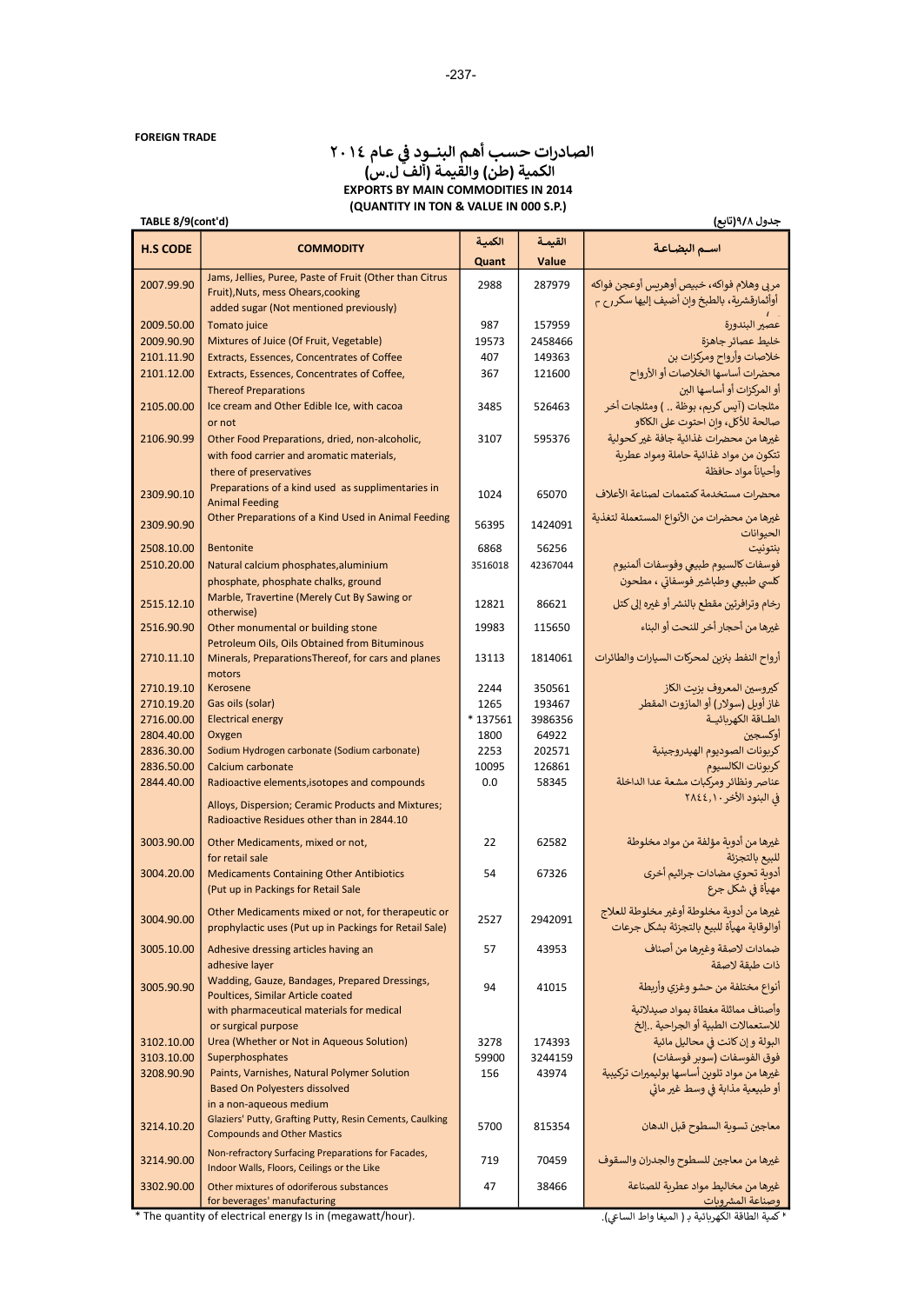### الصادرات حسب أهم البنــود في عـام ٢٠١٤ الكمية (طن) والقيمة (ألف ل.س) EXPORTS BY MAIN COMMODITIES IN 2014 (QUANTITY IN TON & VALUE IN 000 S.P.)

| TABLE 8/9(cont'd)        |                                                                                                       |             |                 | جدول ۹/۸(تابع)                                                |
|--------------------------|-------------------------------------------------------------------------------------------------------|-------------|-----------------|---------------------------------------------------------------|
| <b>H.S CODE</b>          | <b>COMMODITY</b>                                                                                      | الكمية      | القيمة          | اسم البضاعة                                                   |
|                          |                                                                                                       | Quant       | Value           |                                                               |
| 3304.99.00               | Other of beauty or make-up preparations,                                                              | 814         | 123415          | غيرها من مستحضرات للعناية بالبشرة                             |
|                          | including sunscreen or sun tan preparations                                                           |             |                 | والوقاية من الشمس واكساب السمرة                               |
| 3305.10.00<br>3305.90.00 | Shampoo<br>Other preparations for use on the hair                                                     | 2434<br>316 | 389491<br>40312 | شامبو<br>غيرها من مستحضرات العناية بالشعر                     |
| 3401.19.00               | Other toilet use soap, organic surf-act prep                                                          | 2502        | 349111          | غيرها من صابون منتجات ومحضرات                                 |
|                          | for soap use, bars etc                                                                                |             |                 | عضوبة فعالة سطحيات                                            |
| 3401.20.90               | soap in other forms                                                                                   | 2354        | 176962          | محضرات من الصابون على شكل فتائل                               |
| 3401.30.00               | Organic Surf-Act Peperations and                                                                      | 1427        | 37629           | منتجات ومحضرات عضوبة فغّالة سطحياً                            |
|                          | Products For washing the skin                                                                         |             |                 | لغسل البشرة                                                   |
| 3402.13.00               | Organic Surface-active Agents, Non-ionic                                                              | 322         | 59201           | عوامل عضوية فعالة سطحيآ غير أيونية                            |
| 3402.19.00<br>3402.20.00 | Other of organic surface-active agents<br>Surface-active agents, Surface-active, Washing              | 995<br>4581 | 49755<br>293896 | غيرها من عوامل عضوية فعالة سطحياً<br>محضرات عضوية فعالة سطحيآ |
|                          | and Cleaning Preparations for retail sale                                                             |             |                 | مهيأة للبيع بالتجزئة                                          |
|                          | Surface-active Preparations, Washing Preparations,                                                    |             |                 |                                                               |
| 3402.90.20               | <b>Cleaning Preparations</b>                                                                          | 29608       | 3266753         | محضرات الغسيل" منظفات detergents"                             |
| 3402.90.39               | Other Surface-active Preparations, Washing<br>Preparations, Cleaning Preparations forremoving fats    | 33877       | 4943541         | غيرها من محضرات تنظيف أو إزالة الدهون                         |
| 3403.11.00               | Lubricating Preparations for Treatment of Textile                                                     | 232         | 70964           | محضرات تشحيم لمعالجة المواد النسيجية جلد                      |
|                          | Materials, Leather, Furskins, other materials                                                         |             |                 | أو فراء أو غيره من المواد التي تحوي <٧٠%                      |
|                          | containing >70% of overage oils.<br>Other Polishes and Creams, in cans weighing zu                    |             |                 | زبوت نفطية                                                    |
| 3405.90.10               | ina matarial frant nactas within cantainare                                                           | 701         | 151648          | معاجين تلميع وجهي معادن ضمن عبوات بوزن                        |
|                          | $=< 20$ KG                                                                                            |             |                 | ۲۰ کغ او اکثر                                                 |
| 3506.91.10               | <b>OAdhesives Based On Rubber or Plastics</b><br>(Including Pratificial Resins) for industrial use    | 635         | 187357          | لواصق أساسها بوليميرات معدة                                   |
| 3506.99.00               | Other Prepared Glues and Other Prepared                                                               | 302         | 51036           | للاستخدام الصناعى<br>غيرها من منتجات صالحة كغراء أو لواصق     |
|                          | <b>Adhesives</b>                                                                                      |             |                 |                                                               |
| 3810.10.00               | Pickling preparations for metal surfaces;                                                             | 339         | 67441           | محضرات معالجة سطوح المعادن بمحاليل                            |
|                          | soldering, brazing or welding powders and                                                             |             |                 | حمضية ، مساحيق وعجائن مؤلفة                                   |
|                          | pastes consisting of metal & other materials                                                          |             |                 | من معادن ومواد أخر للحام المعادن                              |
| 3901.20.00               | Polyethelene having a specific gravity                                                                | 283         | 67250           | بولي إيتيلين وزنه النوعي ٠,٩٤ أو أكثر                         |
|                          | 0.94 or more<br>Poly (vinyl chloride), not mixed                                                      |             | 69242           |                                                               |
| 3904.10.00               | with any other substances                                                                             | 257         |                 | بولي(فينيل كلورايد) غير ممزوج<br>بأية مواد أخرى               |
|                          | Other Acrylic Polymers signal shells anti-hail fall rockets                                           |             |                 |                                                               |
| 3906.90.00               | ,neosi.                                                                                               | 258         | 58343           | قذائف إشارة وصواريخ مانعة لسقوط البرد وغيرها                  |
| 3907.50.00               | Alkyd resins                                                                                          | 654         | 96370           | راتنجات ألكيدية                                               |
| 3907.99.00               | Halo-isobutene-isoprene Rubber (Ciir)                                                                 | 354         | 66234           | غيرها من بولي استيرات أخر                                     |
| 3915.90.00               | Waste, Parings, Scrap of Other Plastics                                                               | 2291        | 138041          | نفايات وقصاصات من لدائن أخر                                   |
| 3917.21.00               | Tubes, Pipes, Hoses of Polymers                                                                       | 351         | 111214          | أنابيب ومواسير وخراطيم صلبة من                                |
|                          | of Ethylene (Rigid)                                                                                   |             |                 | بوليميرات الأثيلين                                            |
| 3917.29.00               | Tubes, Pipes, Hoses of Polymers                                                                       | 1492        | 208234          | أنابيب ومواسير وخراطيم صلبة                                   |
|                          | of Other Plastics (Rigid)                                                                             |             |                 | من لدائن أخر                                                  |
| 3917.39.00               | Other tubes, pipes and hoses of plastic                                                               | 1021        | 136255          | غيرها من مواسير وأنابيب وخراطيم من لدائن                      |
| 3917.40.00               | Fittings (Ex; Joints, Elbows, Flanges) tubes, pipes and<br>hoses of plastics                          | 329         | 62788           | لوازم أنابيب ومواسير وخراطيم من لدائن                         |
| 3918.90.00               | Floor wall and celing coverings of other plastics                                                     | 4986        | 545632          | أغطية أرضيات من لدائن أخر                                     |
| 3920.10.00               | Other plates and sheets of polymers of                                                                | 250         | 69928           | ألواح وصفائح وأغشية أخر من بوليمبرات                          |
|                          | ethylene, non cellular                                                                                |             |                 | الإيتيلين، غير خلوبة                                          |
| 3920.20.00               | Other plates and sheets and films                                                                     | 250         | 128680          | ألواح وصفائح وأغشية وأشرطة أخر من                             |
|                          | from polymers of propylene, non cellular                                                              |             |                 | بوليميرات البروبلين غير خلوبة                                 |
| 3920.99.00               | Other plates and sheets, Film, Foil, Tape, Strip of<br>Polymers of Ethyleneof other kinds of plastic, | 192         | 44726           | ألواح وصفائح وأغشية أخر من مواد                               |
|                          | non cellular                                                                                          |             |                 | لدنة أخر غير خلوبة                                            |
| 3921.19.00               | Other Plates, Sheets, Film, Foil, Strip of Other Plastics<br>(Cellular)                               | 254         | 38539           | ألواح وصفائح وأغشية أخر خلوية من لدائن أخر                    |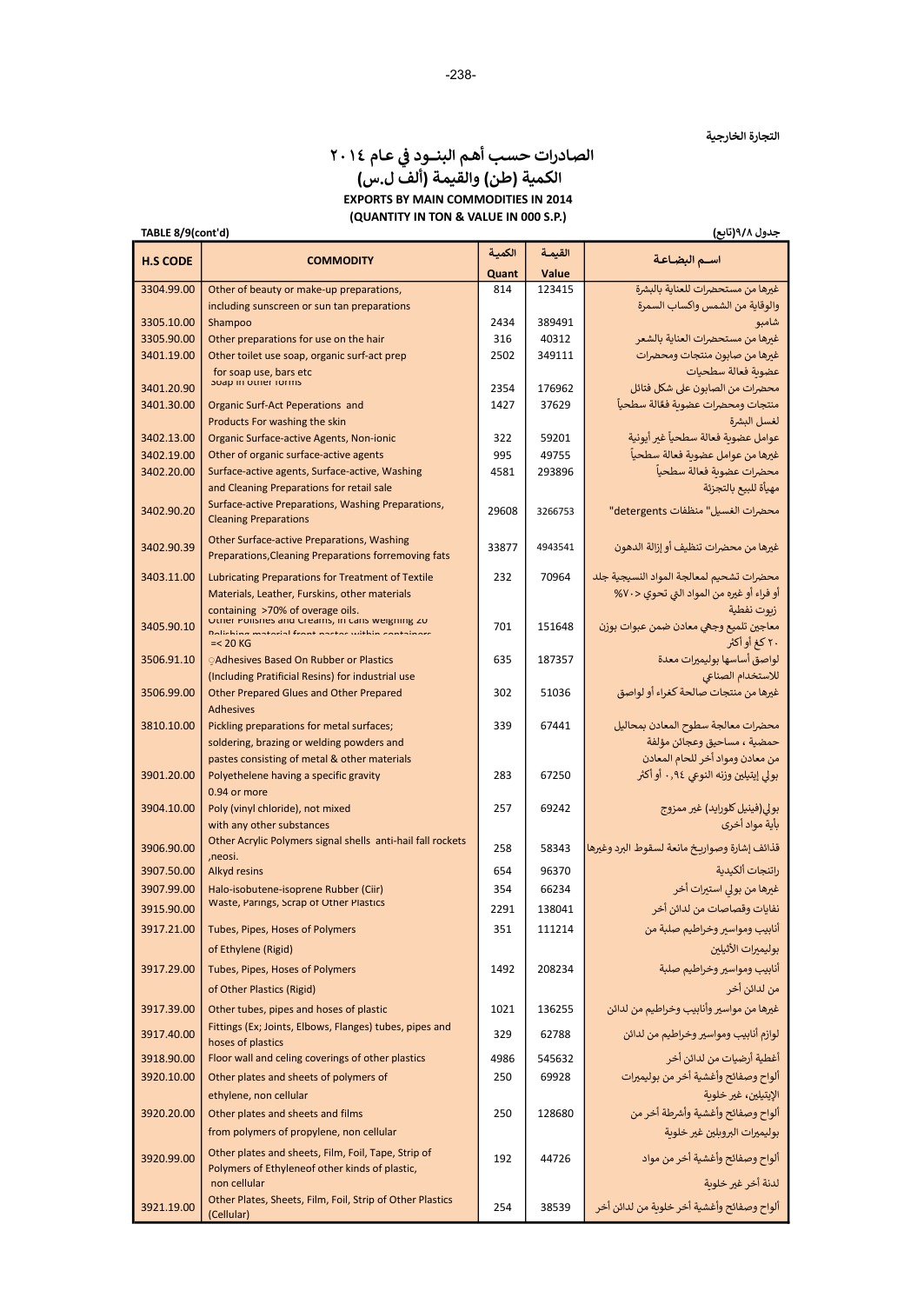#### حدول ۹/۸(تابع) (تابع) (تابع) معنى المعرفة (تابع) (تابع (TABLE 8/9(cont'd الصادرات حسب أهم البنــود في عـام ٢٠١٤<br>. الكمية (طن) والقيمة (ألف ل.س) EXPORTS BY MAIN COMMODITIES IN 2014 (QUANTITY IN TON & VALUE IN 000 S.P.)

| <b>H.S CODE</b>          | <b>COMMODITY</b>                                                                            | الكمية | القيمة  | اسم البضاعة                                                                 |
|--------------------------|---------------------------------------------------------------------------------------------|--------|---------|-----------------------------------------------------------------------------|
|                          |                                                                                             | Quant  | Value   |                                                                             |
| 3923.10.00               | Boxes, cases, Crates and articles of plastics                                               | 1400   | 93159   | صناديق وعلب وأصناف مماثلة من لدائن                                          |
| 3923.21.00               | Sacks and Bags of Polymers of Ethylenef                                                     | 316    | 55434   | أكياس وأكياس صغيرة من بوليميرات الإتيلين                                    |
| 3923.29.00               | Sacks and Bags of Other Plastics                                                            | 3736   | 493672  | أكياس وأكياس صغيرة من لدائن أخر                                             |
| 3923.30.90               | Carboys, Bottles, Flask and Similar Articles                                                | 483    | 75685   | دمجانات ودوارق وأصناف مماثلة                                                |
|                          | non medical, of plastics                                                                    |        |         | غير طبية من لدائن                                                           |
| 3924.10.00               | Table Ware and Kitchenware of Plastics                                                      | 1834   | 267500  | أدوات مائدة ومطبخ من لدائن                                                  |
| 3924.90.00               | <b>Other Household Articles and</b>                                                         | 3328   | 475056  | أصناف منزلية أخرى وأصناف أخرى                                               |
|                          | <b>Toilet Articles of Plastics</b>                                                          |        |         | للعناية بالصحة أو النظافة من لدائن                                          |
| 3925.10.00               | Reservoirs, tanks, vats and similar containers,<br>of plastics (acapacity exceeding 300 L), | 3288   | 748409  | صهاريج وخزّانات ودنان وأوعية مماثلة<br>تتجاوز سعتها ٣٠٠ ليتر من لدائن       |
| 3926.90.99               | Other articles of plastics                                                                  | 9514   | 961948  | غيرها من مصنوعات أخر من لدائن                                               |
| 4007.00.90               | Other vulcaniced rubber thread and cord                                                     | 232    | 36323   | غيره من خيوط وأمراس من مطاط مبركن                                           |
|                          | Raw pickled skins of sheep without wool on (Fresh or                                        |        |         |                                                                             |
| 4102.21.00               | Preserved)                                                                                  | 1609   | 264564  | جلود ضأن محمضة منزوعة الصوف                                                 |
| 4104.49.00               | Other tanned or crust hides in the dry state                                                | 464    | 83547   | غيرها من صلال و جلود مدبوغة بحالتها الجافة                                  |
| 4105.10.00               | Tanned skins in wet state, of ship                                                          | 2887   | 466608  | جلود مدبوغة بحالتها الرطبة من فصيلة الضأن                                   |
| 4106.21.00               | Skins of goats in the wet state                                                             | 213    | 35817   | جلود من فصيلة الماعز بحالتها الرطبة                                         |
| 4303.90.00               | Other articles of furskin                                                                   | 337    | 50551   | أصناف أخر من جلود بفراء                                                     |
| 4304.00.90               | artificial fur and articles thereof                                                         | 667    | 101247  | مصنوعات من جلود الفراء الصناعي                                              |
| 4414.00.00               | Wooden frames for painting photographs                                                      | 324    | 37505   | أطر من خشب للوحات أوالصور أوالمرايا                                         |
|                          | mirrors or similar objects                                                                  |        |         | أو ما يماثلها                                                               |
| 4419.00.00               | Tableware and kitchenware, of wood                                                          | 407    | 60837   | أدوات (أصناف) مائدة وأدوات مطبخ من خشب                                      |
| 4421.90.90<br>4601.99.00 | Other articles of wood                                                                      | 2542   | 394194  | غيرها من مصنوعات اخرى من الخشب<br>غيرها من ضفائر ومنتجات مماثلة من مواد ضفر |
|                          | Other plaits and similar products of<br>plaiting materials                                  | 255    | 43951   |                                                                             |
| 4818.10.00               | Toilet paper of cellulose fibers                                                            | 685    | 72490   | "papier hygienique"                                                         |
| 4818.20.00               | Handkerchiefs, cleansing or facial                                                          | 3066   | 333957  | مناديل (محارم)، مناديل إزالة مواد التطرية                                   |
|                          | tissues and towels of paper pulp or                                                         |        |         | إزالة الماكياج ومناشف                                                       |
|                          | cellulose wadding                                                                           |        |         |                                                                             |
| 4818.90.90               | Othe Paperboard , Paper pulp, cellulose wadding                                             | 435    | 106647  | غيرها من عجائن الورق أوالورق المقوى أو حشو السيللوز                         |
| 4819.10.00               | Cartons, boxes and cases, of corrugated paper or<br>paperboard                              | 5813   | 1036032 | علب وصناديق، من ورق أو ورق مقوى مموج                                        |
| 4819.20.00               | Folding cartons, boxes and cases, of                                                        | 772    | 133098  | علب، صناديق قابلة للطي، من الورق                                            |
|                          | non-corrugated paper or paperboard                                                          |        |         | أو الورق المقوى غير مموج                                                    |
| 4819.30.00               | Other sacks and bags, their base width is 40                                                | 338    | 40663   | أكياس يبلغ عرض قاعدتها ٤٠ سم أو أكثر من                                     |
|                          | or more of paper or paperboard                                                              |        |         | ورق أو ورق مقوى                                                             |
| 4819.40.00               | Other sacks, bags including cones of paper                                                  | 400    | 44978   | أكياس أخر جعب ومخاريط من ورق                                                |
|                          | or paperboard                                                                               |        |         | أو ورق مقوى                                                                 |
|                          | Registers, account books, note books, order books,                                          |        |         |                                                                             |
| 4820.10.00               | receipt books, letter pads, memorandum pads,                                                | 327    | 34444   | سجلات ودفاتر المحاسبة والجيب ودفاتر الطلبات                                 |
| 4821.10.00               | diaries @ similar articles<br>paper or paperboard labels of all kinds,                      | 886    | 33908   | رقاع من جميع الأنواع، من ورق أو                                             |
|                          | printed                                                                                     |        |         | ورق مقوى مطبوعة                                                             |
| 4823.90.90               | Other paper, paperboard, of paper pulp other                                                | 1999   | 110386  | أصناف أخر من ورق أو ورق مقوى مصنوعات                                        |
|                          | articles of paper pulp, not previously mentioned                                            |        |         | أخر من عجائن الورق، أو  (غ م س)                                             |
| 4901.99.00               | Other printed books and similar                                                             | 602    | 72722   | غيرها من كتب وكتيبات مطبوعات مماثلة                                         |
|                          | printed matter                                                                              |        |         |                                                                             |
| 4909.00.00               | Printed or illustrated postcards; printed cards,                                            | 454    | 91121   | بطاقات بربدية مطبوعة أو مصورة؛ وبطاقات                                      |
|                          | bearing personal greetings, messages or                                                     |        |         | مطبوعة للتهاني والدعوات، وإن كانت مصورة                                     |
|                          | announcements, whether or not illustrated,                                                  |        |         | أو في ظروف أو محتوية على مواد تزينية                                        |
|                          | with or without envelopes or trimmings                                                      |        |         |                                                                             |
| 4911.10.00               | Trade advertising material, commercial                                                      | 175    | 61699   | مطبوعات للدعاية والإعلان كتالوجات تجارية                                    |
|                          | catalogues and the like                                                                     |        |         | وما يماثلها                                                                 |
| 5101.19.00               | Other Greasy Wool (Not Carded or Combed)                                                    | 1549   | 130742  | غيره من صوف بدهنه                                                           |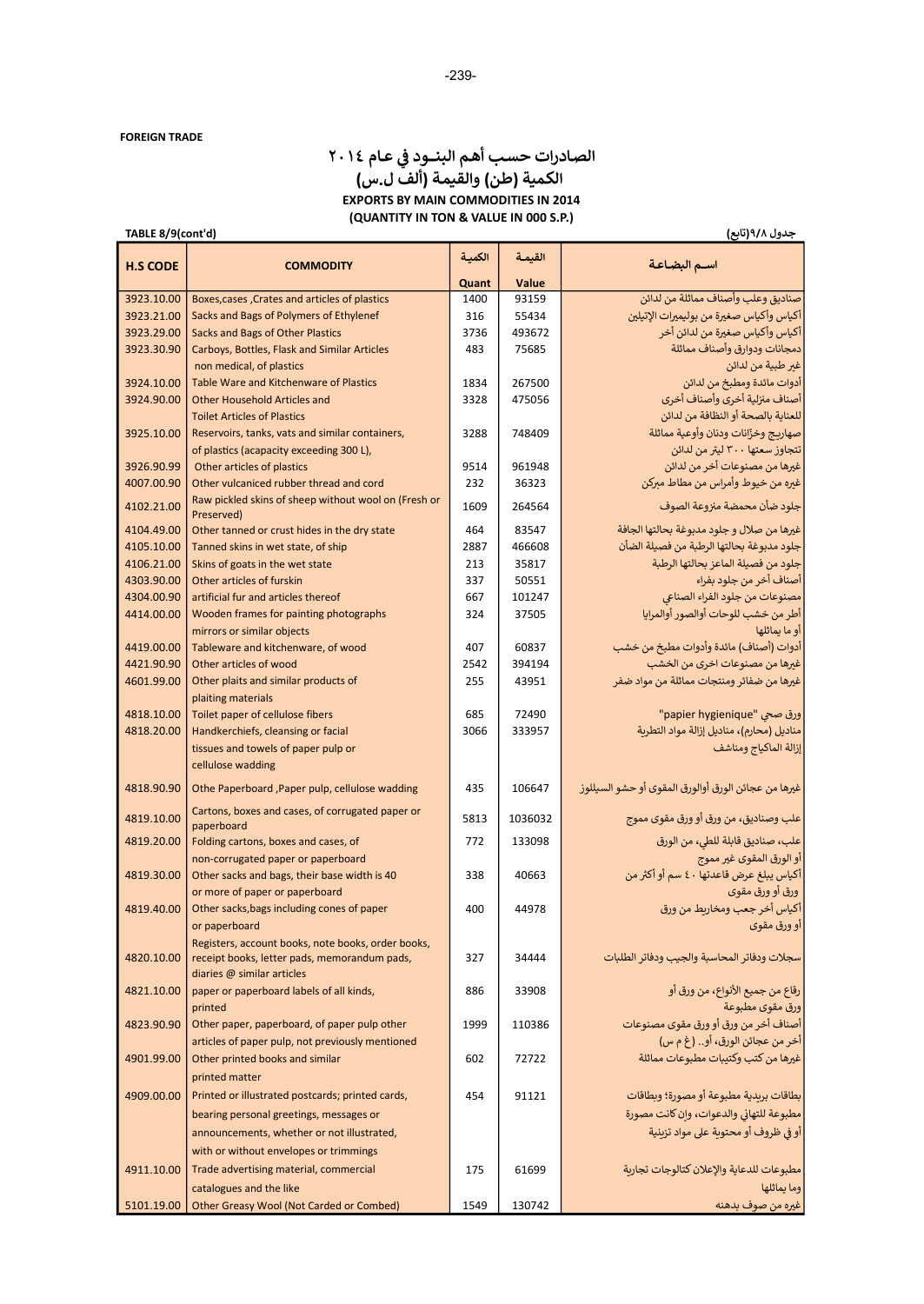# الصادرات حسب أهم البنــود في عـام ٢٠١٤<br>. الكمية (طن) والقيمة (ألف ل.س) EXPORTS BY MAIN COMMODITIES IN 2014 (QUANTITY IN TON & VALUE IN 000 S.P.)

TABLE 8/9(cont'd)

#### جدول ٩ͭ٨(تابع)

| <b>H.S CODE</b> | <b>COMMODITY</b>                                                                                                         | الكمية<br>Quant | القيمة<br>Value | اسـم البضـاعـة                                           |
|-----------------|--------------------------------------------------------------------------------------------------------------------------|-----------------|-----------------|----------------------------------------------------------|
| 5101.29.00      | Other Degreased Wool (Not Carbonised;                                                                                    | 14281           | 759270          | أنواع أخر من الصوف منزوع دهنه                            |
|                 | (Not Carded or Combed)                                                                                                   |                 |                 | (غير مندوف وغير ممشط)                                    |
| 5113.00.00      | Woven fabrics of coarse animal hair or horsehair                                                                         | 242             | 89400           | أقمشة منسوجة من وبر خشن أو من شعر الخيل                  |
| 5402.33.00      | <b>Textured yarn of polysters Filaments</b>                                                                              | 422             | 108913          | خيوط معدلة البنية من بوليسترات                           |
| 5402.39.00      | Textured Yarn of Other Synthetic Filaments                                                                               | 261             | 44497           | أنواع أخرى من خيوط معدلة البنية (تكستورية)               |
| 5407.10.20      | Woven Fabrics Obtained from High Tenacity Yarns                                                                          | 365             | 79906           | أقمشة منسوجة من بوليسترات عالية المتانة                  |
|                 | of Nylon, Other Polyamides or Polyesters                                                                                 |                 |                 |                                                          |
| 5407.52.00      | Dyed Fabrics (85% or More By Weight                                                                                      | 442             | 53363           | أقمشة منسوجة أخر تحوي ٨٥% أو أكثر                        |
|                 | of Textured Polyester Filaments)                                                                                         |                 |                 | شعيرات بوليستر معدلة مصبوغة                              |
| 5407.69.00      | Other Woven fabrics, (85% or More By Weight of                                                                           | 1021            | 133888          | غيرها من أقمشة منسوجة أخرى تحوى (٨٥%                     |
|                 | of Polyster Filaments)                                                                                                   |                 |                 | أو أكثر شعيرات بوليستر)                                  |
| 5407.72.00      | Dyed Fabrics (85% or More By Weight                                                                                      | 337             | 83228           | غيرها من أقمشة منسوجة أخرى تحوي (٨٥%                     |
|                 |                                                                                                                          |                 |                 | أو أكثر شعيرات تركيبية مصبوغة)                           |
| 5503.20.00      | of Synthetic Filaments dyed)<br>Polyester Stapie Fibres, (Not Carded or Combed<br>Not Beneared for Sninning of polyester | 505             | 97555           | ألياف تركيبية غير مستمرة (غيرمسرحة ولاممشطة              |
|                 | (Not Processed for Spinning) of polyesters                                                                               |                 |                 | ولا محضرة بطريقة أخرى للغزل)من بوليسترات                 |
| 5504.10.00      | Artificial Staple Fibre of Viscose Rayon                                                                                 | 492             | 81328           | ألياف اصطناعية غير مستمرة، غير مسرحة ولا                 |
|                 | (Not Carded or Combed) Not Processed for Spinning                                                                        |                 |                 | ولا محضرة بطريقة أخرى للغزل من حربرالفسكوز               |
| 5505.10.00      | Waste of synthetic fibers                                                                                                | 1988            | 36659           | فضلات ألياف نسجية تركيبية                                |
| 5512.99.00      | Other Fabrics of Synthetic Staple Fibres,                                                                                | 154             | 36359           | غيرها من أقمشة منسوجة من ألياف تركيبية                   |
|                 | Such Fibres 85% or More                                                                                                  |                 |                 | غير مستمرة                                               |
| 5515.99.00      | Other woven fabrics of                                                                                                   | 412             | 49843           | غيرها من أقمشة منسوجة أخر، من ألياف                      |
|                 | synthetic staple fibers                                                                                                  |                 |                 | تركيبية غير مستمرة                                       |
| 5701.90.90      | Other Carpets and noor Coverings, Miotted,<br>of Other Teutile Meteriale                                                 | 599             | 67761           | غيرها من سجاد وأغطية أرضيات أخر من                       |
|                 | floor coverings, of other textile materials                                                                              |                 |                 | مواد نسبجية أخر                                          |
| 5703.20.00      | Carpets and Floor Coverings of Naylon or                                                                                 | 168             | 38636           | سجاد وأغطية أرضيات أخر من نايلون                         |
|                 | Polyamides, Tufted                                                                                                       |                 |                 | أو من بولى آميدات أخر                                    |
| 5703.30.00      | Carpets and Floor Coverings of Other Man-made                                                                            | 606             | 153460          | سجاد وأغطية أرضيات أخر من مواد نسجية                     |
|                 | <b>Textile Materials, Tufted</b>                                                                                         |                 |                 | تركيبية أو اصطناعية                                      |
| 5703.90.00      | <b>Carpets and Floor Coverings</b>                                                                                       | 177             | 51275           | سجاد وأغطية أرضيات أخر من مواد نسجية أخر                 |
|                 | of Other Textile Materials, Tufted                                                                                       |                 |                 |                                                          |
| 5705.00.00      | Other Carpets and Other Textile Floor Coverings                                                                          | 6866            | 959103          | سجاد آخر وأغطية أرضيات أخرى، من                          |
|                 | whether or not made-up                                                                                                   |                 |                 | مواد نسجية، وان كانت جاهزة                               |
|                 |                                                                                                                          |                 |                 |                                                          |
| 5801.31.00      | Uncut Weft Pile Fabrics of Man-made Fibres                                                                               | 151             | 59744           | أقمشة منسوجة ذات خمل من اللحمه، غير                      |
|                 |                                                                                                                          |                 |                 | مقصوصة من ألياف تركيبية أو اصطناعية                      |
| 5801.36.00      | <b>Chenille Fabrics of Man-made Fibres</b>                                                                               | 151             | 32862           | أقمشة منسوجة من خيوط قطيفية من ألياف                     |
| 5808.90.00      |                                                                                                                          | 1205            | 188626          | تركيبية أو اصطناعية<br>أصناف عقادة وأصناف تزبنية مماثلة، |
|                 | Ornamental Trimmings in the Piece without<br>embroidery, tassels, Pompons and Similar Articles,                          |                 |                 | أثواب بدون تطربز، عدا المصنرة أو الكروشيه                |
|                 | other than knitted or crocheted                                                                                          |                 |                 | منها، شرابات وكرات تزىنية وأصناف مماثلة                  |
| 6104.59.00      | Women's or Girls' Skirts, Divided Skirts,                                                                                | 108             | 43022           | تنانير "جيبّات "وتنانير بشكل بنطلونات من                 |
|                 | of other textile materials                                                                                               |                 |                 | مواد نسجية أخرى للنساء والبنات                           |
| 6105.90.00      | Men's or Boys' Shirts of Other Textile Materials,                                                                        | 687             | 181951          | قمصان للرجال أو الصبية، من مصنرات                        |
|                 | Knitted or Crocheted                                                                                                     |                 |                 | أو كروشيه من مواد نسجية أخر                              |
| 6106.20.00      | Women's Blouses, Shirts, of Man-made Fibres,                                                                             | 150             | 63746           | بلوزات وقمصان للنساء والبنات من ألياف                    |
|                 | <b>Knitted or Crocheted</b>                                                                                              |                 |                 | نسيجية تركينية أو اصطناعية                               |
| 6108.11.00      | Women's Slips, Petticoats, of Man-made Fibres,                                                                           | 3171            | 480404          | قمصان داخلية وجوبونات من ألياف تركيبية                   |
|                 | <b>Knitted or Crocheted</b>                                                                                              |                 |                 | أو اصطناعية للنساء والبنات                               |
| 6108.32.00      | Women's Nightdresses, Pyjamas, of Man-made                                                                               | 92              | 46688           | قمصان وأثواب نوم وبيجامات من                             |
|                 | Fibres, Knitted or Crocheted                                                                                             |                 |                 | ألياف تركيبية أو اصطناعية                                |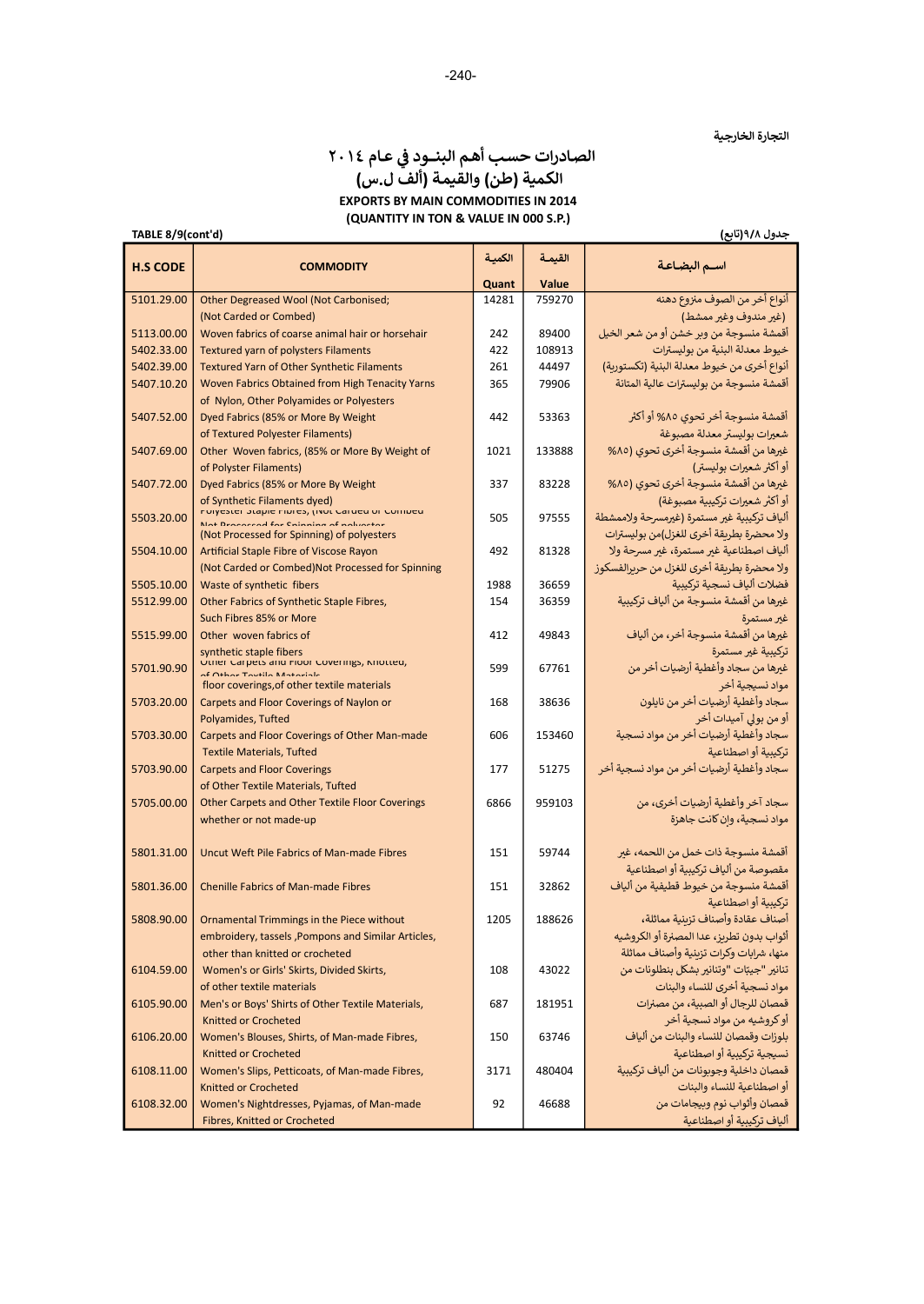# الصادرات حسب أهم البنــود في عـام ٢٠١٤<br>. الكمية (طن) والقيمة (ألف ل.س) EXPORTS BY MAIN COMMODITIES IN 2014 (QUANTITY IN TON & VALUE IN 000 S.P.)

#### جدول ٩/٨(تابع)

| <b>H.S CODE</b> | <b>COMMODITY</b>                                                                         | الكمية     | القيمة | اسـم البضـاعـة                                                      |
|-----------------|------------------------------------------------------------------------------------------|------------|--------|---------------------------------------------------------------------|
|                 |                                                                                          | Quant      | Value  |                                                                     |
| 6108.39.00      | Women's or Girls' Nightdresses, Pyjamas,                                                 | 402        | 46904  | قمصان أو أثواب نوم وبيجامات من مواد                                 |
|                 | of Other Textile Materials                                                               |            |        | نسيجية أخر للنساء أو البنات كروشيه                                  |
| 6108.92.00      | Women's Negligees, Bathrobes, of Manmade Fibres,                                         | 130        | 42819  | ألبسة منزلية فضفاضة برانس حمام للنساء والبنات                       |
|                 | <b>Knitted or Crocheted</b>                                                              | 454        | 185082 | من أليلف تركيبية أو اصطناعية                                        |
| 6111.90.00      | <b>Babies' Garments and Accessories,</b><br>of Other Textile Materials                   |            |        | ألبسة وتوابع ألبسة من مواد نسجية أخرى                               |
| 6114.30.00      | Other Garments of Man-made Fibres,                                                       | 94         | 38260  | البسة أخر من مصنرات من الياف تركيبية                                |
|                 | <b>Knitted or Crocheted</b>                                                              |            |        | أو اصطناعية                                                         |
| 6114.90.00      | Other Garments of Other Textile Materials,                                               | 147        | 46492  | ألبسة أخر من مصنرات أوكروشيه من                                     |
|                 | <b>Knitted or Crocheted</b>                                                              |            |        | مواد نسجية أخر                                                      |
| 6115.30.00      | Other women's full-length or                                                             | 91         | 49275  | غيرها من الجوارب طوبلة الساق أو نصفية                               |
|                 | knee-length hosiery, yarn's size                                                         |            |        | الساق حتى الركبة، مقاس الخيط                                        |
|                 | less than 67 decitex, Knitted or Crocheted                                               |            |        | المفرد منها أقل من ٦٧ ديسيتكس                                       |
| 6115.95.00      | Stockings, Socks, of Cotton, Knitted or Crocheted, for                                   | 276        | 194255 | جوارب قصيرة من قطن، للنساء                                          |
|                 | women                                                                                    |            |        |                                                                     |
| 6115.96.00      | Stockings, Socks, of Synthetic Fibres, Knitted                                           | 134        | 41906  | جوارب قصيرة من ألياف تركيبية، للنساء                                |
|                 | or Crocheted for women                                                                   |            |        |                                                                     |
| 6115.99.00      | Stockings, Socks, of Other Textile Materials,                                            | 639        | 133509 | جوارب نسائية قصيرة من مواد نسيجية أخر                               |
| 6201.13.00      | Knitted or Crocheted                                                                     | 336        | 163662 | معاطف، أقبية وعباءات وأصناف مماثلة                                  |
|                 | Men's or Boys' Overcoats, Raincoats, Car-coats,<br>Capes, of Man-made Fibres and similar |            |        | من ألياف تركيبية أو اصطناعية                                        |
|                 | articles of synthetic or artificial fibers                                               |            |        | للرجال أو الصبية                                                    |
| 6203.12.00      | Men's or Boys' Suits, of Synthetic Fibres,                                               | 57         | 36688  | بدل من ألياف تركيبية للرجال أو الصبية                               |
|                 | not Knitted or Crocheted                                                                 |            |        | غير مصنرة                                                           |
| 6204.13.00      | Women's or Girls' Suits, of Synthetic Fibres                                             | 197        | 88116  | بدل للنساء والبنات من ألياف تركيبية غير مصنرة                       |
| 6204.19.00      | Women's or Girls' Suits, of Other Textile Materials                                      | 100        | 42854  | بدل من مواد نسجية أخر للنساء أو للبنات،                             |
|                 |                                                                                          |            |        | غير مصنرة                                                           |
| 6204.59.00      | Women's or Girls' Skirts, Divided Skirts,                                                | 566        | 165786 | تنانير من مواد نسجية أخر للنساء أو البنات                           |
|                 | of Other Textile Materials                                                               |            |        |                                                                     |
| 6209.30.00      | Babies Garments and Clothing Accessories, of Synthetic Fibr                              | 79         | 42801  | ألبسة وتوابعها لصغار الأطفال من ألياف تركيبية                       |
| 6209.90.00      | Babies Garments and Clothing Accessories,                                                | 305        | 63877  | ألبسة وتوابع ألبسة لصغار الأطفال من مواد                            |
|                 | of Other Textile Materials                                                               |            |        | نسجية أخر                                                           |
| 6210.10.00      | Garments, Made up of Fabrics, of Felt, Nonwovens                                         | 3506       | 653989 | ألبسة مصنوعة من نسج داخلة في البنود ٥٦,٠٢                           |
|                 | of heading 56.02 or 56.03                                                                |            |        | أو ٦,٠٣ه                                                            |
| 6210.40.00      | Other men's or boy's garments                                                            | 616        | 86802  | ألبسة أخر للرجال أوالصبية                                           |
| 6210.50.00      | Other women's or girl's garments                                                         | 1369       | 232426 | ألبسة أخرى للنساء أو البنات                                         |
| 6216.00.90      | gloves, mittens and mitts, not knit or crocheted,                                        | 2248       | 430101 | قفازات تكسو الأصابع الأربع معأ والإبهام منفردأ                      |
| 6301.90.00      | woven of heat-resistant materials (ex. Arameed)<br>Other blankets and travelling rugs    |            | 65338  | منسوجة من مواد مقاومة للحرارة كالأراميد مثلاً<br>بطانيات وأحرمة أخر |
| 6302.10.00      | Bed Linen, Knitted or Crocheted                                                          | 186<br>518 | 64126  | بياضات للأسرّة من مصنرات أو كروشيه                                  |
| 6302.29.00      | Bed Linen, Printed, of Other Textile Materials                                           | 382        | 64086  | بياضات أخر للأسرّة مطبوعة من مواد                                   |
|                 |                                                                                          |            |        | نسجية أخر                                                           |
| 6302.99.00      | Toilet Linen, Kitchen Linen, of Other Textile Materials                                  | 405        | 56143  | غيرها من بياضات من مواد نسجية أخر                                   |
| 6305.33.00      | Sacks and Bags, of Polyethylene or Polypropylene                                         | 923        | 340151 | غيرها من أكياس تعبئة وتغليف متحصّل عليها من                         |
|                 | <b>Strip for the Packing</b>                                                             |            |        | صفيحات وأشكال مماثلة من بولي إيثلين أو من بولي                      |
|                 |                                                                                          |            |        | بروبيلين                                                            |
| 6402.99.00      | Other Footwear With Outer Soles and                                                      | 1667       | 550552 | غيرها من أحذية أخر بنعال خارجية                                     |
|                 | <b>Uppers of KUDDET OF PIASTICS</b>                                                      |            |        | ووجوه من مطاط أو لدائن                                              |
| 6405.90.00      | Other footwear                                                                           | 5028       | 793797 | غيرها من أحذية أخر                                                  |
|                 | Hats and other headgear, plaited of Any Materials of Any                                 |            |        | قبعات وأغطية رأس أخر، مضفورة أو مصنوعة بتجميع                       |
| 6504.00.00      | Materials or made- up by whether or not lined or trimmed                                 | 2875       | 434798 | أشرطة من مواد وإن كانت مبطنة أو مزينة                               |
|                 |                                                                                          |            |        |                                                                     |
|                 | 6801.00.00   Setts, curbstones and flagstones, of natural stone                          | 3982       | 147946 | ترابيع وأحجار رصف الطرق من حجر طبيعي                                |

# TABLE 8/9(cont'd)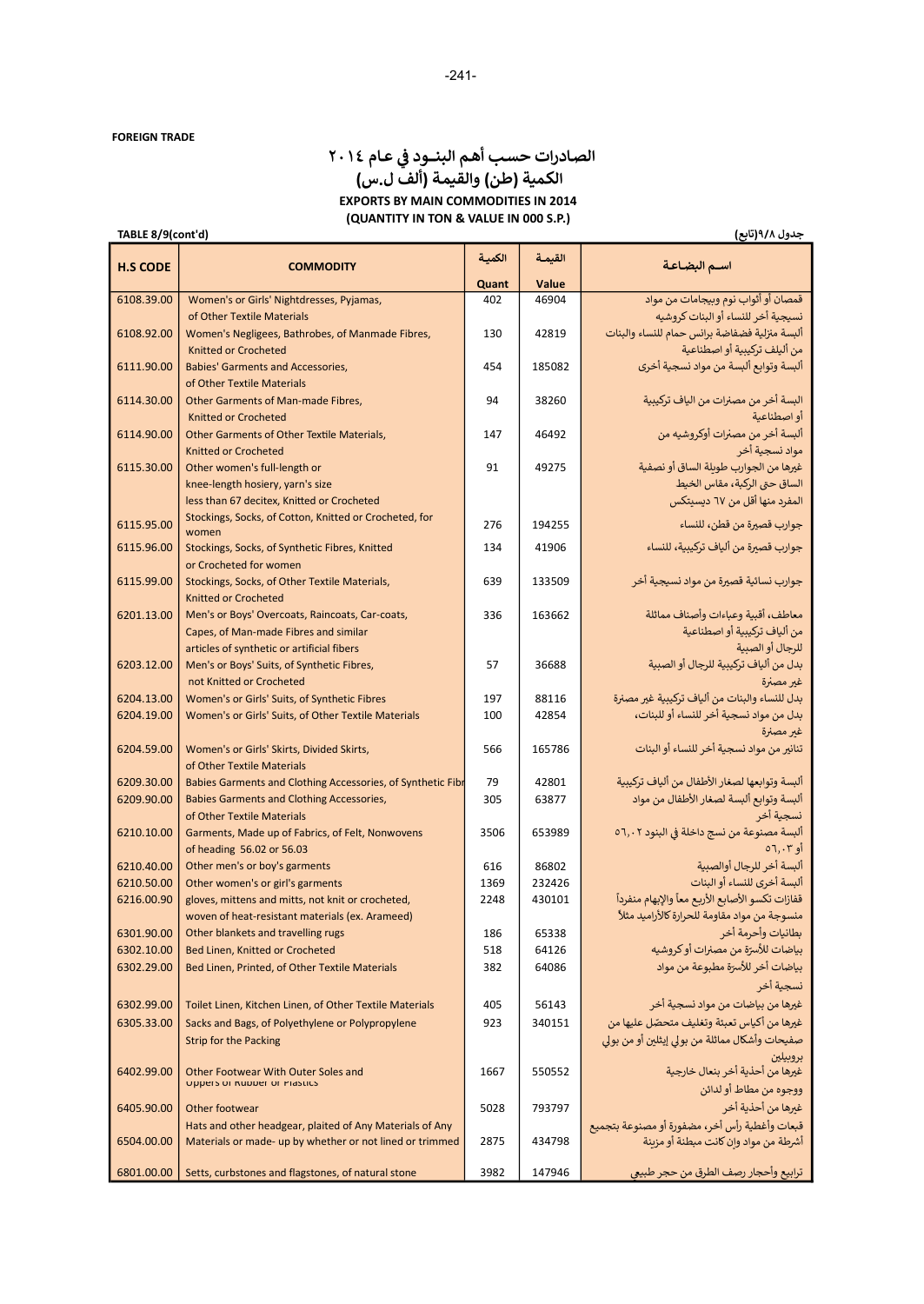# الصادرات حسب أهم البنــود في عـام ٢٠١٤<br>. الكمية (طن) والقيمة (ألف ل.س) EXPORTS BY MAIN COMMODITIES IN 2014 (QUANTITY IN TON & VALUE IN 000 S.P.)

جدول ٩ͭ٨(تابع)

| TABLE 8/9(cont'd) |                                                                    |        |         | جدول ۹/۸(تابع)                                                                    |
|-------------------|--------------------------------------------------------------------|--------|---------|-----------------------------------------------------------------------------------|
| <b>H.S CODE</b>   | <b>COMMODITY</b>                                                   | الكمية | القيمة  | اسم البضاعة                                                                       |
|                   |                                                                    | Quant  | Value   |                                                                                   |
| 6802.29.00        | Other monumental or building stone and articles                    | 180028 | 1203814 | أحجار أخر للبناء أو النصب مقطعة                                                   |
|                   | thereof, simply cut or sawn, with a flat or even surface           |        |         | أو منشورة بصورة بسيطة                                                             |
| 6802.99.00        | Other monumental or building stone and articles thereof            | 62058  | 458424  | أحجار نصب وبناء مشغولة من حجر طبيعي                                               |
| 6908.90.00        | Glazed Ceramic Cubes and Similar Articles,                         | 3169   | 112201  | مكعبات فسيفساء من الخزف ومايماثلها، ملمعة                                         |
|                   | enamel coated, on or not on a holder                               |        |         | أو مطلية بالميناء، وان كانت على حامل                                              |
| 7010.90.00        | <b>Closures of Glass</b>                                           | 13306  | 811955  | غيرها من أنابيب من زجاج بدون أطر                                                  |
| 7011.90.00        | Other glass envelopes, bulbs and tubes, open                       | 657    | 38513   | غيرها من فوارغ وأنابيب من زجاج مفتوحة                                             |
| 7207.11.00        | Semi-finished products of iron or non-alloy                        | 657    | 62527   | منتجات نصف جاهزة من حديد أو صلب غير                                               |
|                   | steel containing by weight less than                               |        |         | الخلائط محتوية على أقل من ٠,٢٥% وزناً                                             |
|                   | 0.25 % of carbon, of rectangular (including                        |        |         | من الكربون ذات مقطع عرضى مستطيل أو                                                |
|                   | square) cross-section, the width measuring                         |        |         | مربع مقاس عرضه أقل من ضعفى سمكه                                                   |
|                   | less than 1% twice the thickness                                   |        |         |                                                                                   |
| 7208.52.00        | Other Flat-rolled products, not in coils, of iron or               | 947    | 33251   | غيرها منتجات مسطحة بشكل غير لفات من حديد                                          |
|                   | non-alloy steel of a thickness of 4.75 - 10 MM                     |        |         | أو صلب بسماكة ٤٫٧٥ مم أو اكثر ولا                                                 |
|                   | or more, not clad or plated                                        |        |         | تتجاوز ١٠مم غير مكسوة ولامطلية                                                    |
| 7208.53.00        | Flat-rolled sheets of iron or nonalloy steel, hot                  | 914    | 46972   | صفائح مسطحة من حديدأوصلب. مدرفلة، بالحرارة،                                       |
|                   | rolled, of a width 600 MM, not clad or plated,                     |        |         | بعرض ٦٠٠مم، غيرمكسوةأومطلية، سمك >=٣                                              |
|                   | of a thickness >=3 &<4.75 MM                                       |        |         | و <٧٥, ١٥مم                                                                       |
| 7208.54.00        | Flat-rolled SHEETS of iron or non-alloy steel of                   | 1209   | 61837   | صفائح مسطحة من حديد أو صلب                                                        |
|                   | a width of >=600 MM a thickness                                    |        |         | مدرفلة، بالحرارة، بعرض >= ٦٠٠هم                                                   |
|                   | $of < 3$ MM                                                        |        |         | غيرمكسوة أومطلية،سمك <٣مم                                                         |
| 7214.20.00        | Concrete reinforcing bars and rods, Hot-rolled,                    | 1564   | 71568   | قضبان من حديد أو صلب من غير الخلائط<br>مدرفلة أو مفتولة محتوبة تسنينات أو تضليعات |
|                   | Hot-drawn, Hot-extruded, containing gears                          |        |         |                                                                                   |
| 7222.19.00        | or polygons.<br>Other bars and rods of stainless steel not further | 5561   | 566244  | غيرها من قضبان حديد غير مشغولة بأكثر من                                           |
|                   | worked than hot-rolled, hot-drawn or extruded                      |        |         | الدرفلة أو السحب أو البثق بالحرارة                                                |
| 7301.10.00        | Sheet piling of iron or steel                                      | 4867   | 513364  | دعامات عربضة من حديد أو صلب                                                       |
| 7301.20.00        | Welded Angles, shapes and sections                                 | 425    | 51652   | زوايا ومنتجات حديد أو صلب ذات مقاطع                                               |
|                   | of Iron or Steel                                                   |        |         | لها شكل خاص (بروفيلات)                                                            |
| 7306.90.00        | Other of tubes, pipes and hollow                                   | 978    | 91501   | غيرها من مواسير وأنابيب ومنتجات ذات مقاطع                                         |
|                   | profiles, of iron or steel, Open Seam, Riveted                     |        |         | لها شكل خاص مجوفة من حديد أو صلب                                                  |
| 7308.10.00        | Bridges and bridges-section of iron or steel                       | 586    | 52963   | جسور وأجزاء جسور من حديد صب أو حديد أو صلب                                        |
| 7308.90.00        | Other structure and parts of structure of                          | 2038   | 216906  | غيرها من منشآت وأجزاؤها من حديد صب                                                |
|                   | iron or steel                                                      |        |         | أو حديد أو صلب                                                                    |
| 7310.29.00        | <b>Capacity Less 50I</b>                                           | 774    | 48738   | غيره من الخزانات و براميل و دنان من حديد                                          |
| 7321.11.00        | Cooking appliances and plate warmers For gas                       | 423    | 143297  | أجهزة طبخ تعمل بالغاز أو بوقود أخر معاً                                           |
|                   | fuel or for both gas and other fuels, of iron or steel             |        |         | من حديد صب أو حديد أو صلب                                                         |
| 7321.82.00        | Other Non-electric Domestic Appliances For                         | 229    | 33546   | أجهزة أخر تعمل بوقود سائل من حديد أو صلب                                          |
|                   | liquid fuels, of iron or steel                                     |        |         |                                                                                   |
| 7323.10.00        | Iron or steel wool; pot scourers & scouring                        | 834    | 148121  | ألياف من حديد أو صلب اسفنجات ووسيدات                                              |
|                   | or polishing pads, gloves and the like                             |        |         | للجلى أو التلميع من حديد أو صلب                                                   |
| 7326.19.00        | Other Forged or Stamped Articles, of Iron or                       | 5317   | 283106  | غيرها من مصنوعات أخرى من حديد أو                                                  |
|                   | Steel hammer or embossed                                           |        |         | صلب مطروقة أو مبصومة                                                              |
| 7326.90.30        | Boxes and cases for industrial use,                                | 3389   | 198117  | صناديق صغيرة وعلب كمستلزمات الإنتاج                                               |
|                   | of iron or steel                                                   |        |         | الصناعي من حديد أو صلب                                                            |
| 7326.90.90        | Other Articles of front or steel                                   | 19307  | 1290260 | غيرها من مصنوعات أخر من حديد أو صلب                                               |
| 7408.29.00        | Wire of Other Copper Alloys                                        | 58     | 42840   | غيرها من خلائط النحاس                                                             |
| 7604.29.00        | Other Hollow profiles of Aluminium Alloys                          | 192    | 68852   | غيرها من قضبان وعيدان من خلائط الألمنيوم                                          |
| 7610.90.00        | Aluminium Plates, Rods,                                            | 306    | 95693   | غيرها من منشآت وأجزاؤها من ألمنيوم                                                |
| 7616.99.90        | Other articles of aluminium                                        | 654    | 59568   | غيرها من مصنوعات أخر من الألمنيوم                                                 |
| 8411.99.00        | Parts of Other Gas Turbines                                        | 65     | 224006  | أجزاء عنفات غازية أخر                                                             |